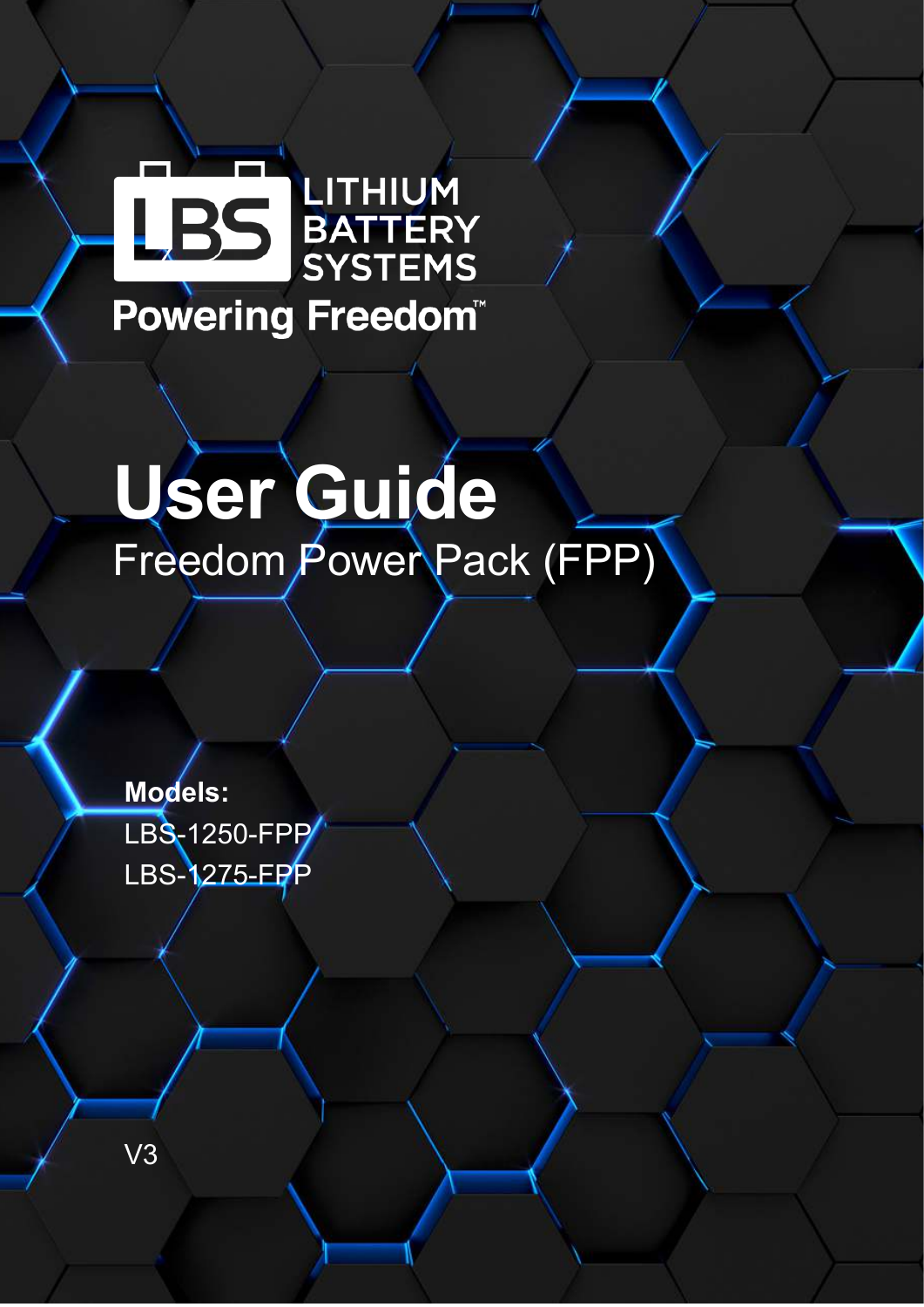

### **Contents**

| 1.0 |  |
|-----|--|
| 2.0 |  |
|     |  |
|     |  |
|     |  |
|     |  |
|     |  |
| 3.0 |  |
|     |  |
|     |  |
|     |  |
|     |  |
|     |  |
|     |  |
| 4.0 |  |
| 5.0 |  |
| 6.0 |  |

 $\mathbf{1}$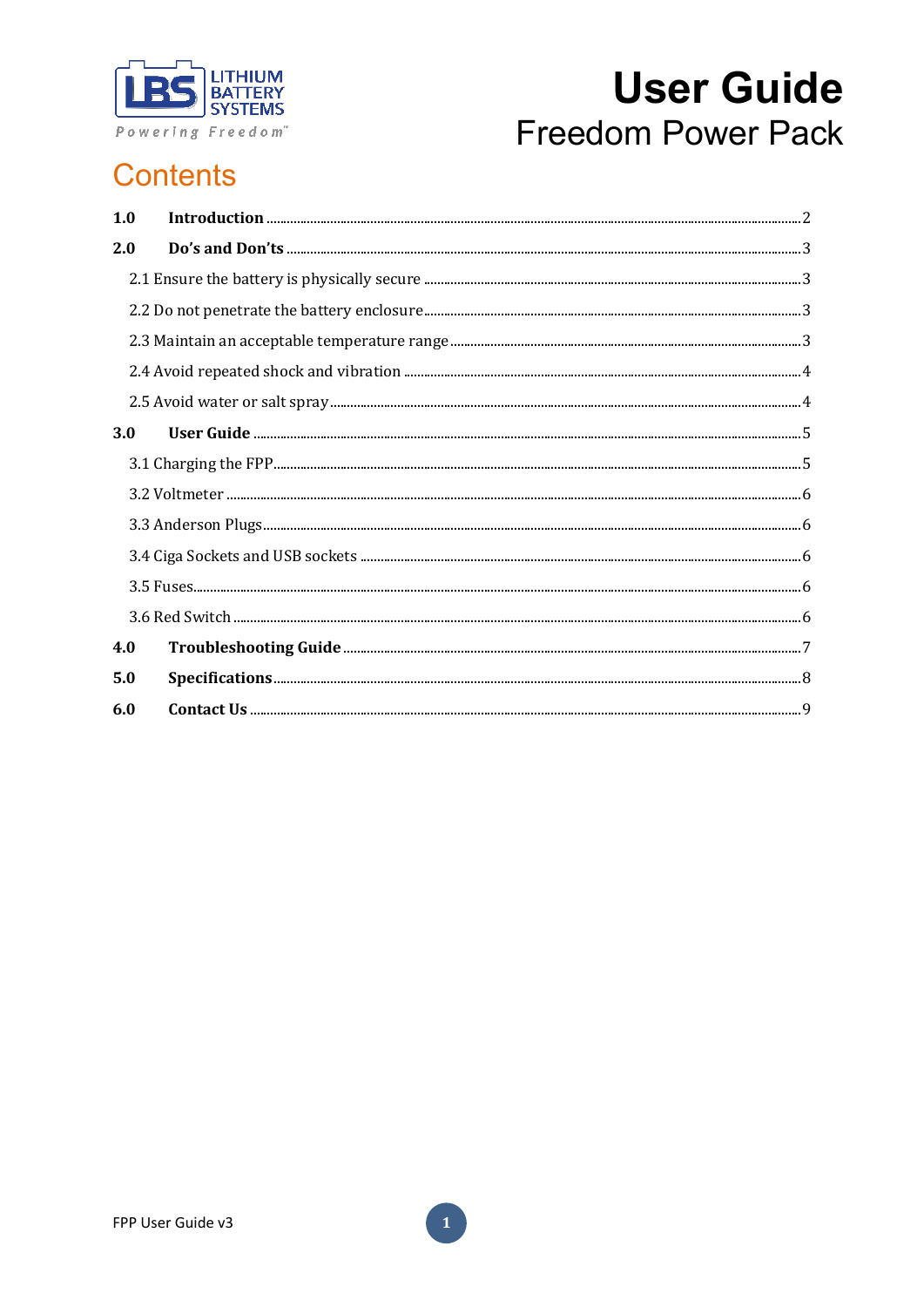

### **1.0 Introduction**

Congratulations!

You have purchased a state-of-the-art portable lithium battery and we hope you enjoy many years of trouble-free life. This User Guide describes how to connect and safely operate the 12V Freedom Power Pack (Figure 1).

This User Guide cover the following FPP battery range:

- LBS-1250-FPP; and
- LBS-1275-FPP.

As with all batteries, you should consider the mechanical and environmental conditions that you intend to operate the battery in to maximise overall performance and achieve the longest battery life. LBS offer these general guidelines; however, you should seek LBS advice or that of a qualified electrical tradesperson if you are in doubt.



**Figure 1 – FPP Portable Battery**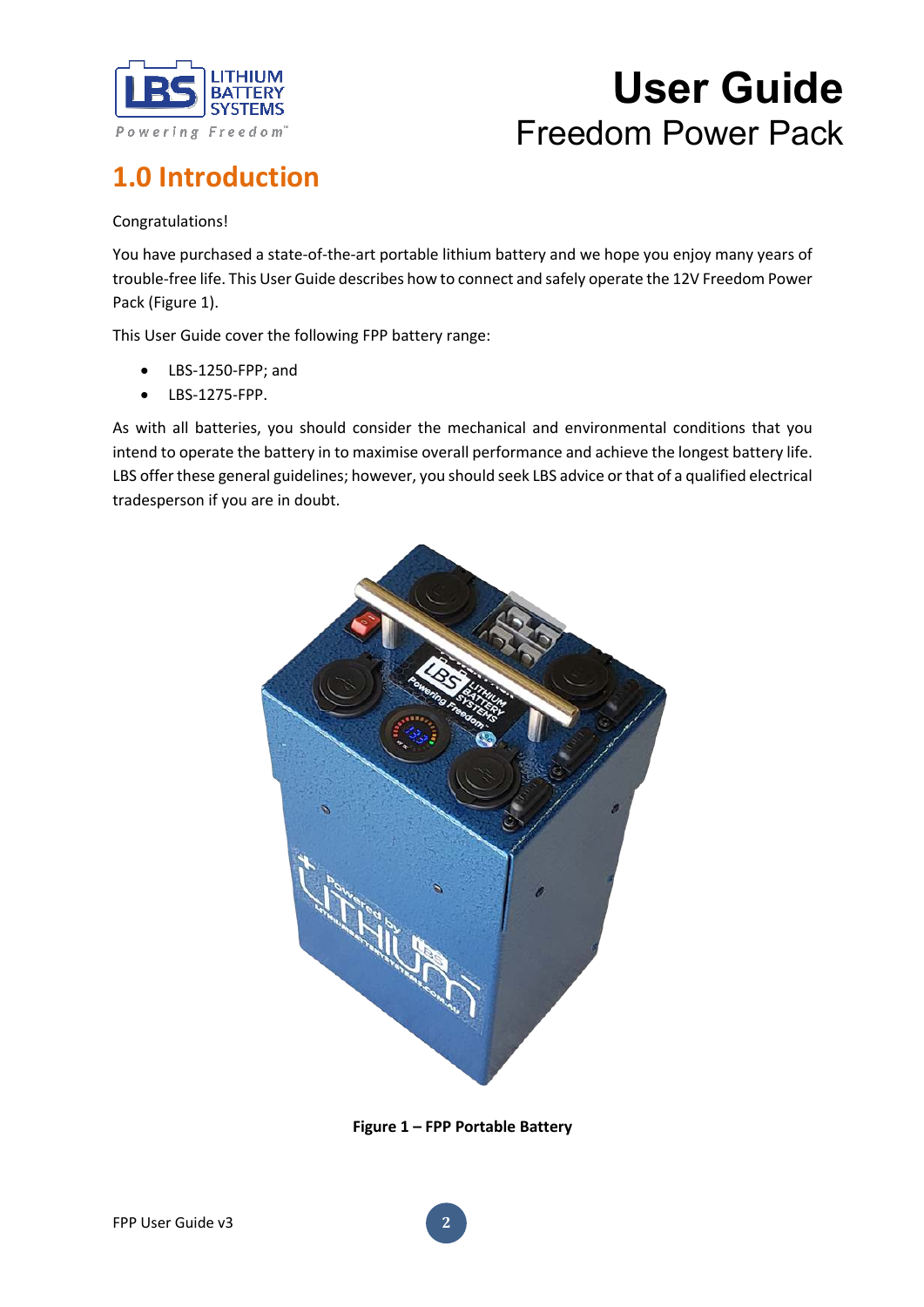

### **2.0 Do's and Don'ts**

This battery contains lithium iron phosphate (LFP) cells. While LFP cells are the safest Li-Ion chemistry, the stored chemical energy represents a risk of fire, burns or explosion if misused.

Avoid injury to yourself and others, adhere to the warnings in this Guide.

- Avoid mechanical shock;
- Do not expose to fire;
- Do no pierce battery;
- Do not disassemble;
- Do not drill into battery enclosure;
- Do not short the battery terminals;
- Do not allow water to enter the battery; and
- Do not expose battery to  $> 60^{\circ}$ C temperatures.

To ensure a long and safe life from your battery, please ensure you consider the following.

### 2.1 Ensure the battery is physically secure

Even though lithium batteries are light weight in comparison to lead acid, they can still become a dangerous projectile in a moving vehicle, RV, cart or boat if not secured. Ensure the battery is safely secured before travel. If in doubt seek LBS advice and consider making use of LBS custom brackets to safely secure the battery.

#### 2.2 Do not penetrate the battery enclosure

You may be tempted to drill into the aluminum enclosure to secure mounting brackets. Doing so may inadvertently penetrate one of the cells which could cause thermal runaway and lots of smoke. Do not under any circumstances drill or penetrate into the enclosure. Use only existing mounting holes in the battery with screws of maximum length 13mm (½ inch). We recommend the LBS mounting kit with screws and brackets that are designed to safely attach to the battery; alternatively use strapping and clamping to secure the battery in place.

#### 2.3 Maintain an acceptable temperature range

Like all batteries, LBS batteries operate and perform the best as well as last the longest in a cool and stable temperature environment of between 10°C and 25°C. The maximum window of acceptable operation is 0-45°C.

If you regularly operate outside of this suggested range you should consider changing the battery location or actively cool or heat the environment in order to preserve battery life. If the ambient temperature that the battery operates in is greater than  $60^{\circ}$ C you should cease use immediately. Operating outside of these guidelines diminishes the life and performance of the battery and voids the warranty.

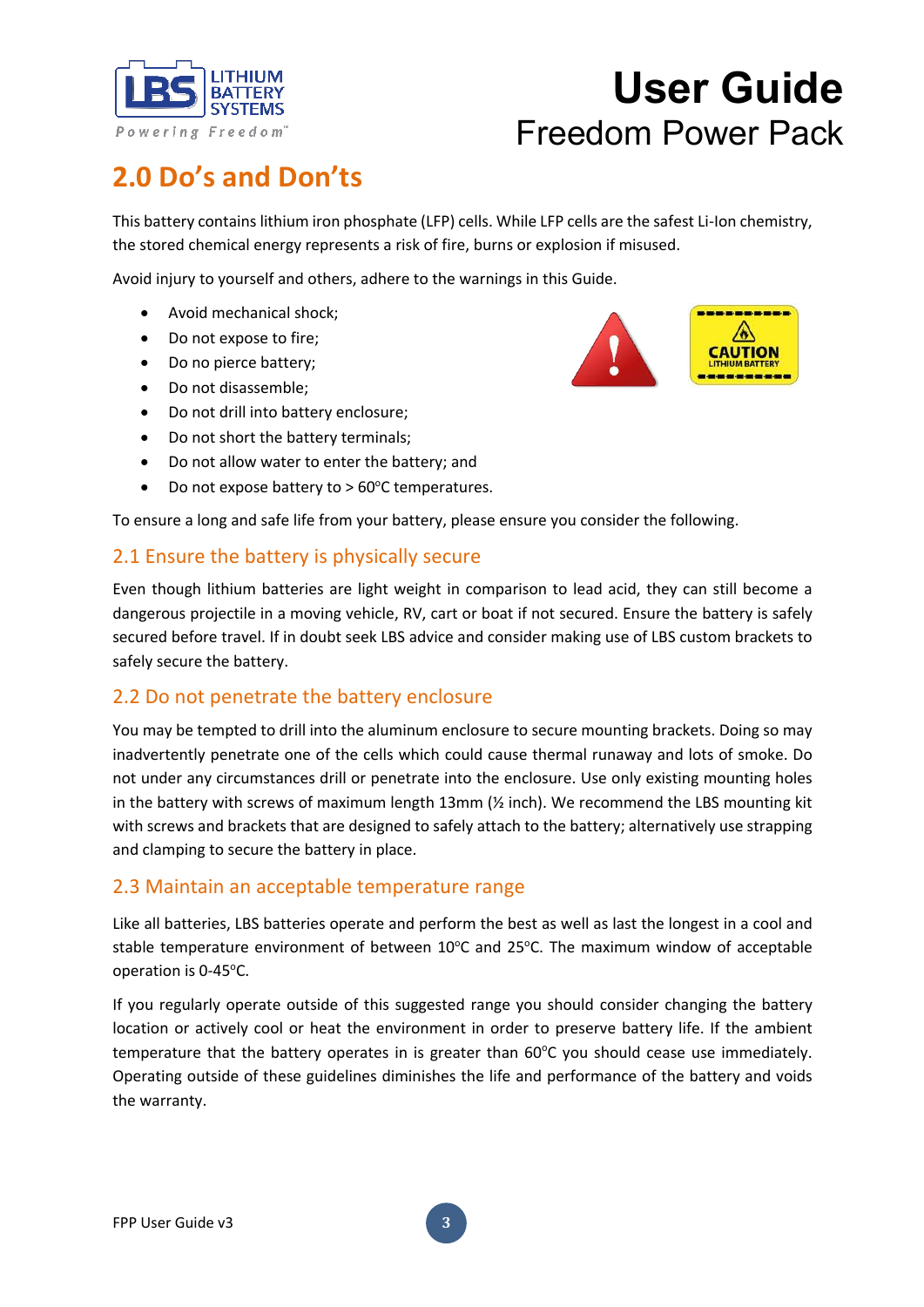

### 2.4 Avoid repeated shock and vibration

Whilst the battery is robustly constructed and protected in an aluminum enclosure, it is not designed to operate continuously in high shock or high vibration environments. Normal use in a 4WD environment is acceptable and the battery has been designed in accordance with these expected conditions. However, dropping the battery or exposing the battery to a high number of excessive vibrations may lead to a fault or failure of the battery.

### 2.5 Avoid water or salt spray

Whilst the battery is mechanically protected, the enclosure is not designed for a wet environment. Do not submerge the battery in water or expose the battery to direct water spray.

Avoid exposing the battery to salty water spray such as in a marine environment to avoid corrosion. Salt laden air may also cause corrosion in the long term; minimise exposure by installing the battery is a protected hatch or compartment.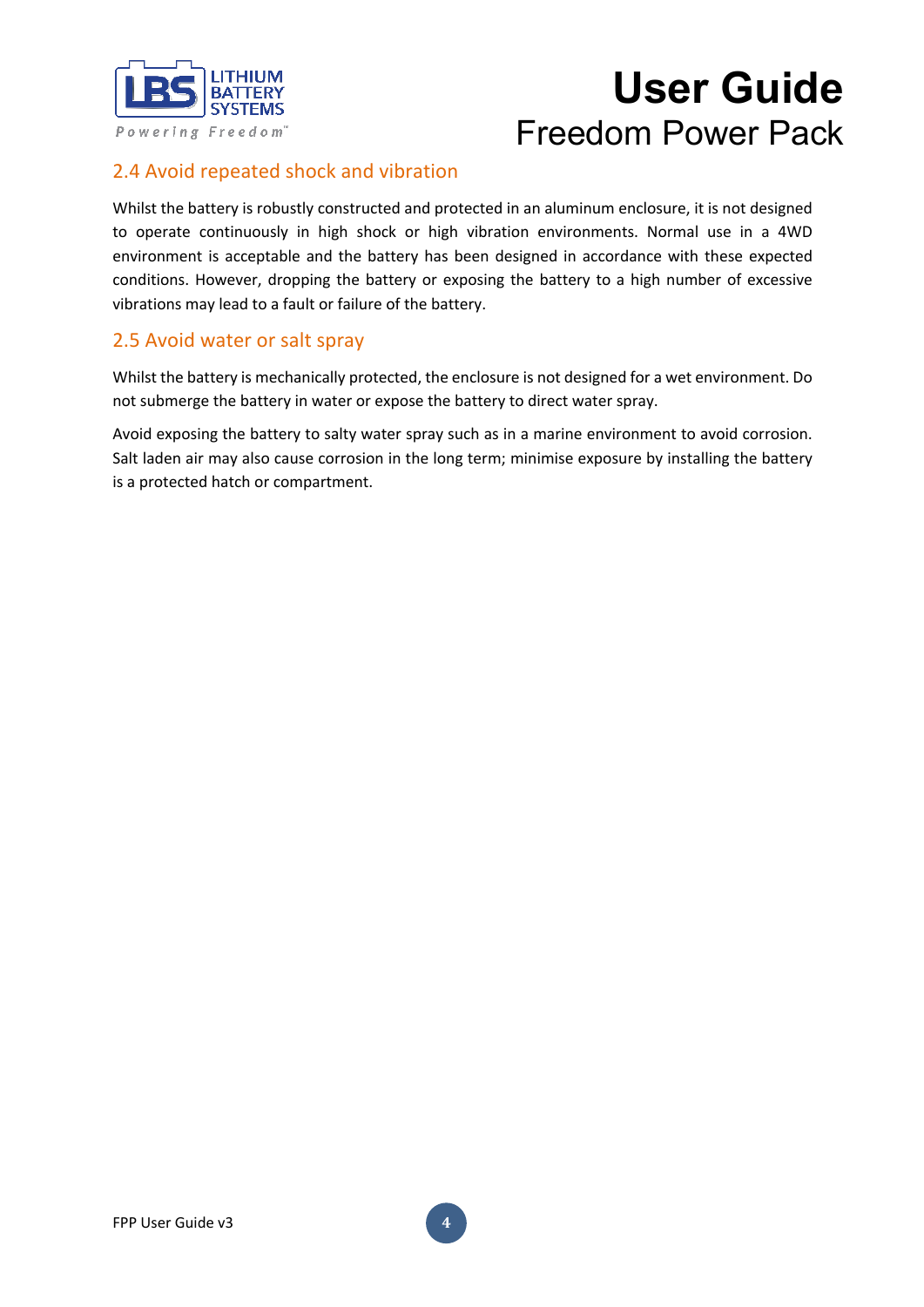

### **3.0 User Guide**

Your lithium Freedom Power Pack is a portable 50Ah or 75Ah lithium battery with convenient plugs to provide power for a variety of purposes. Like all electronic devices you need to treat your appliance carefully and not expose to excessive temperatures, water, dirt or undue rough handling.

The FPP features:

- 1. 2 x dual USB ports (1A & 2.1A) for charging phones and tablets;
- 2. 1 x voltmeter to indicate the battery voltage;
- 3. 1 x red switch to turn on or off the voltmeter, ciga and USB ports;
- 4. 2 x Ciga sockets to supply power to attached devices with Ciga connections;
- 5. 2 x 50A grey Anderson plugs which are bidirectional; and
- 6. 2 x 25A blade fuses to protect the Anderson plugs
- 7. 1 x 15A fuse.



#### **Figure 2 – FPP Features**

#### 3.1 Charging the FPP

12V AC chargers, solar chargers and DC-DC chargers connect to the grey Anderson Plugs. All charging sources must be under 50A. The FPP can be charged from 2 sources at the same time as long as the 50A total limit is not exceeded.

The FPP will automatically cut out when the battery is fully charged. It also cuts out when battery gets too low.

When fully charged the battery will be at 13.3-13.5V.

Discontinue use when the battery is approximately 11V. It will automatically cut out at approximately 10V.

**5**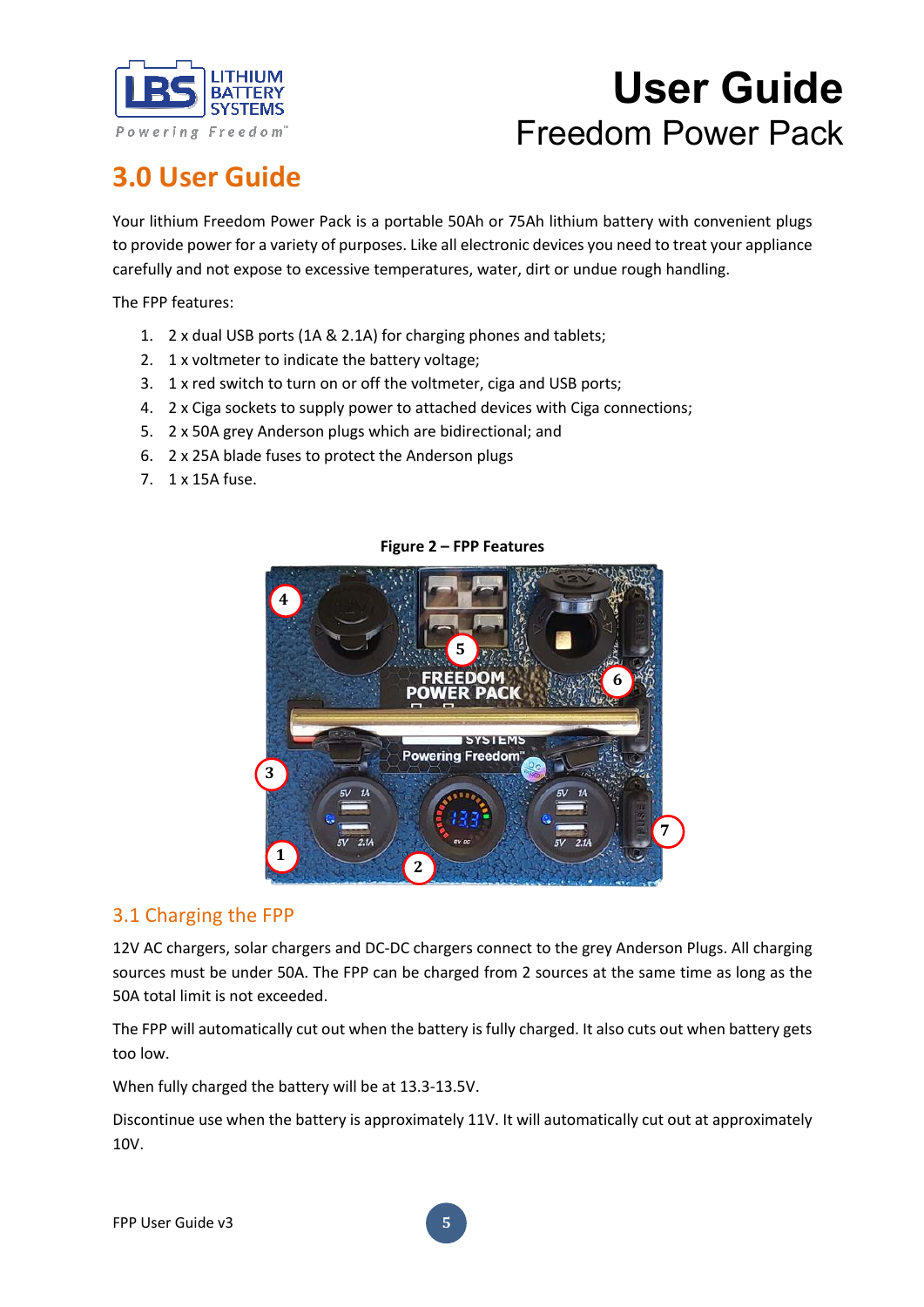

### 3.2 Voltmeter

The voltmeter with the circular ring of LED's will give the pack voltage and an indication on how full the battery is. When an appliance is connected, the voltage will dip a small amount and when a charge is applied the voltage will raise a small amount. This is normal.

If storing for extended periods it is recommended that you switch off the battery. The lithium cells will self-discharge very slowly if not charged for prolonged periods, so it is a good idea to charge the battery every couple of months.

### 3.3 Anderson Plugs

The grey Anderson plugs are bi-directional and can handle loads or charging to a maximum of 50A.

This means a maximum inverter size of 600W.

### 3.4 Ciga Sockets and USB sockets

Ciga sockets should only be used as intended to charge devices with a maximum load of 10A.

Dual USB ports are max 1A or 2.1A.

#### 3.5 Fuses

The top 2 blade fuses (25A each) in parallel protect the Anderson plugs.

The bottom blade fuse is 15A.

#### 3.6 Red Switch

The red switch turns on/off the:

- 1. Voltmeter
- 2. 2x USBs
- 3. 2x Ciga sockets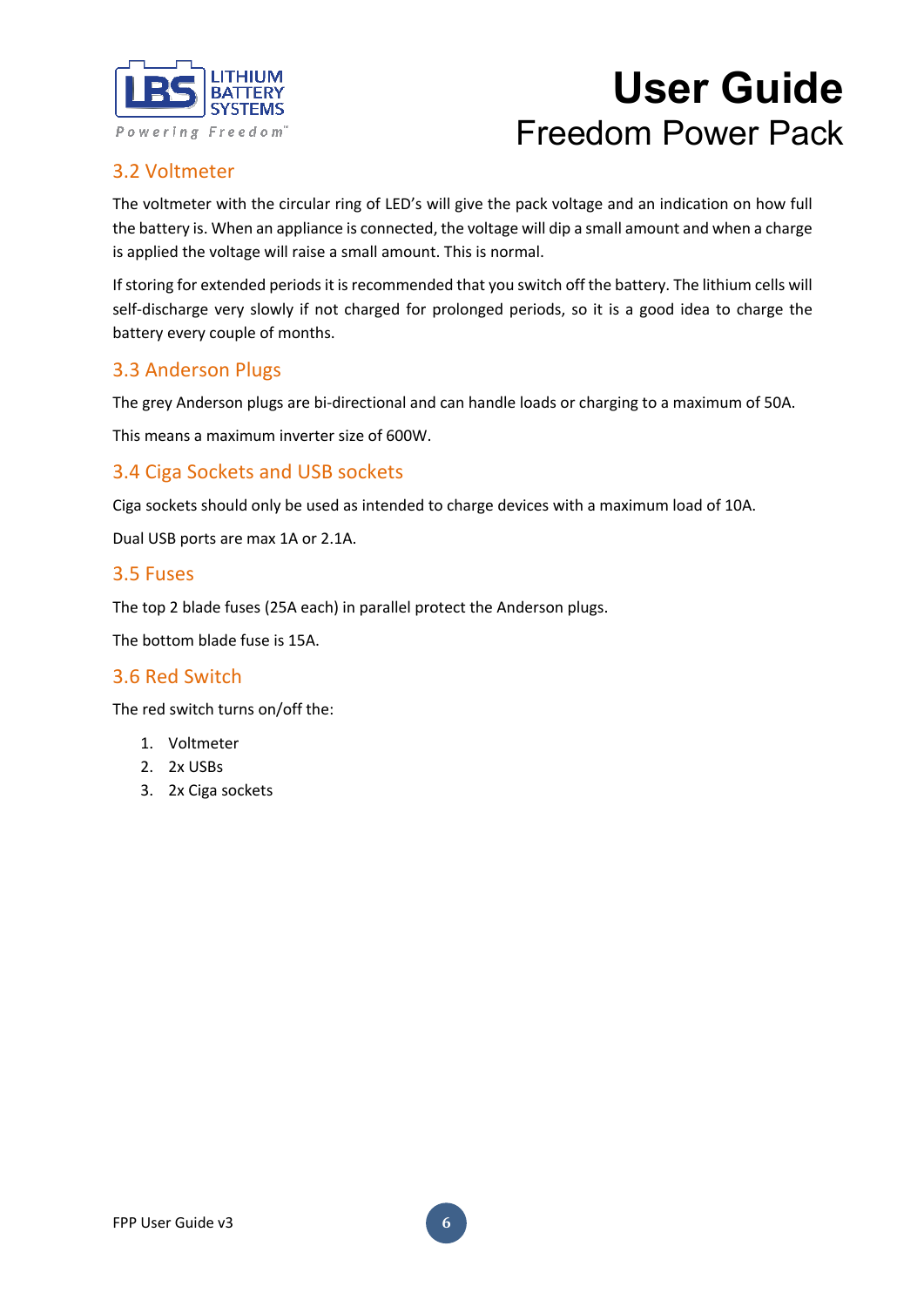

### **4.0 Troubleshooting Guide**

#### **When I turn the voltmeter on there is nothing on the screen.**

The battery is most likely completely discharged. Connect a charger and give the battery a good charge up.

Note: if you leave your battery for an extended period you will need to use a charger that automatically provide charge without sensing any voltage from the battery. At very low voltages the battery will appear to be dead because it is protecting itself and will only come to life when you apply a charge.

#### **The voltmeter is on but I am not getting any power.**

One or more of the fuses is likely blown. Remove the cover from the fuse holders inspect and replace fuses as necessary. They are standard automotive fuses available from any many locations including service stations and automotive supply stores.

The top 2 fuses (25A each) in parallel protect the Anderson plugs.

The bottom fuse is 15A.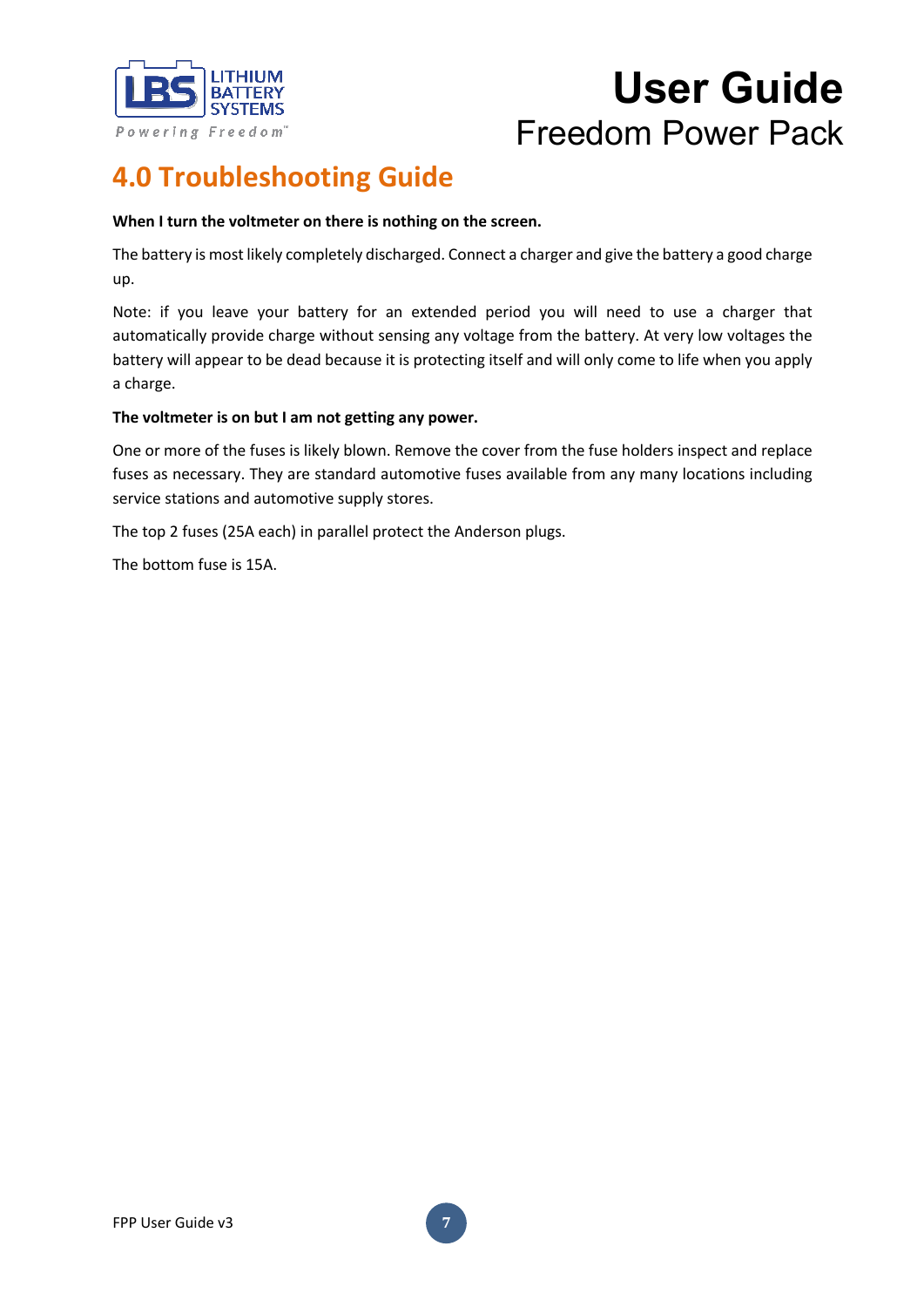

### **5.0 Specifications**

|                    | <b>Max</b><br><b>Discharge</b><br><b>Charge</b><br><b>Current</b><br><b>Current</b><br><b>Cont/Surge</b> |    | <b>Battery</b><br><b>Weight</b> |    | <b>Dimensions (mm)</b> |              |       |       |
|--------------------|----------------------------------------------------------------------------------------------------------|----|---------------------------------|----|------------------------|--------------|-------|-------|
| <b>LBS Battery</b> | A                                                                                                        | A  | A                               | kg | <b>Length</b>          | <b>Depth</b> | $H1*$ | $H2*$ |
| LBS-1250-FPP       | 50                                                                                                       | 50 | 200                             | 8  | 175                    | 125          | 300   | 335   |
| LBS-1275-FPP       | 60                                                                                                       | 60 | 200                             | 8  | 175                    | 125          | 300   | 335   |